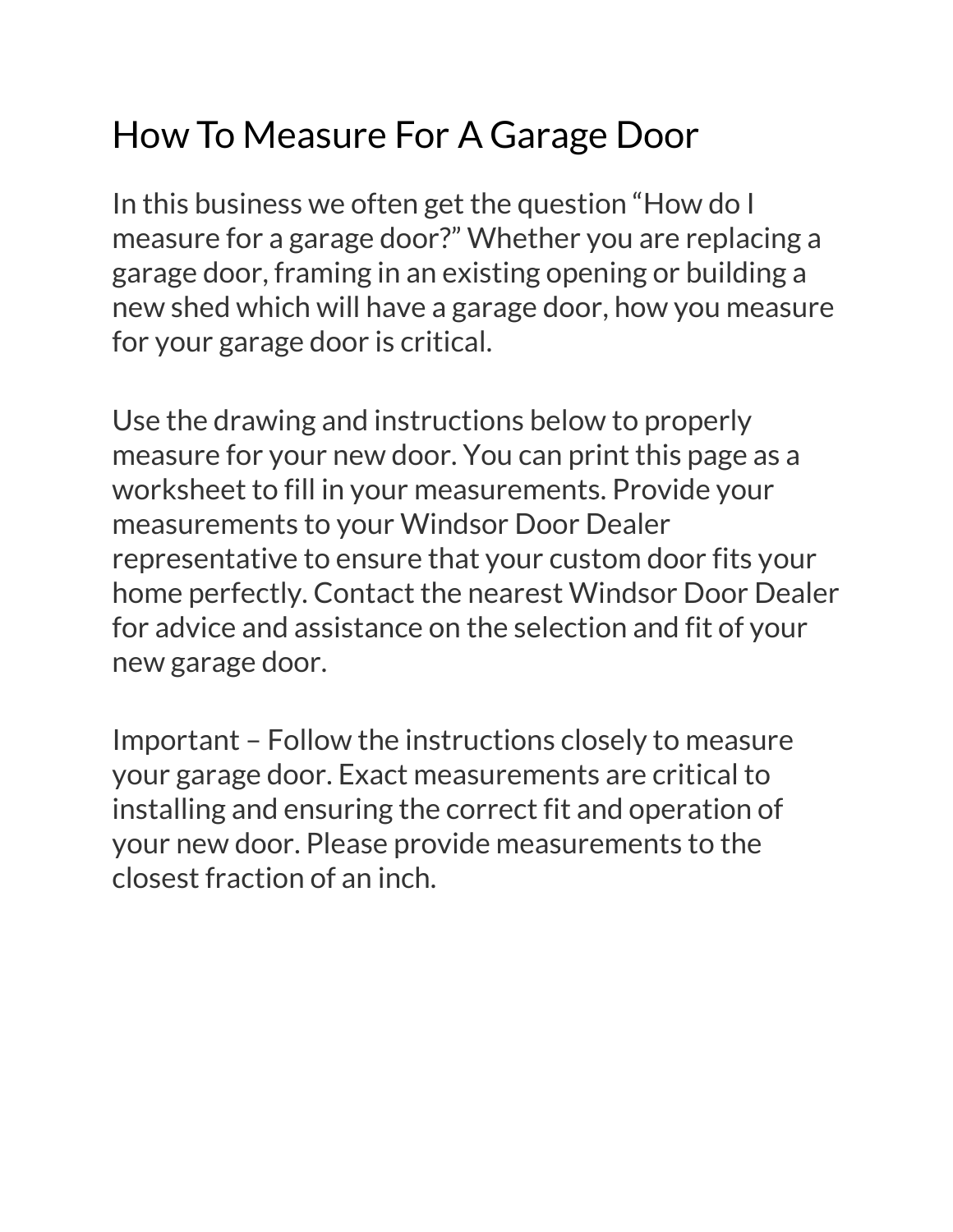

Step #1 Measure Inside Dimensions of Garage Door Jamb Measure the width and height of your door opening in feet and inches. This determines the size of door needed. The rough opening measure the same size as the door. Example: If the door size you are wanting is to be 16×7 (width x height), the inside dimensions should be exactly 16′ x 7′. A little less is OK. This will make the door rest on the jamb and header on the inside of the door. Width: Height:

## Step #2 Measure the clearance to the Left and the Right of the Garage Door Jamb.

Measuring from the outside edge of the jamb, measure the clearance from the left and right jamb to the wall or nearest obstruction. The minimum distance required for most garage door installations is 3 1/2″ to 4″. If yours is less, please consult a Windsor Dealer. It may still be possible to install a door in this situation but will certainly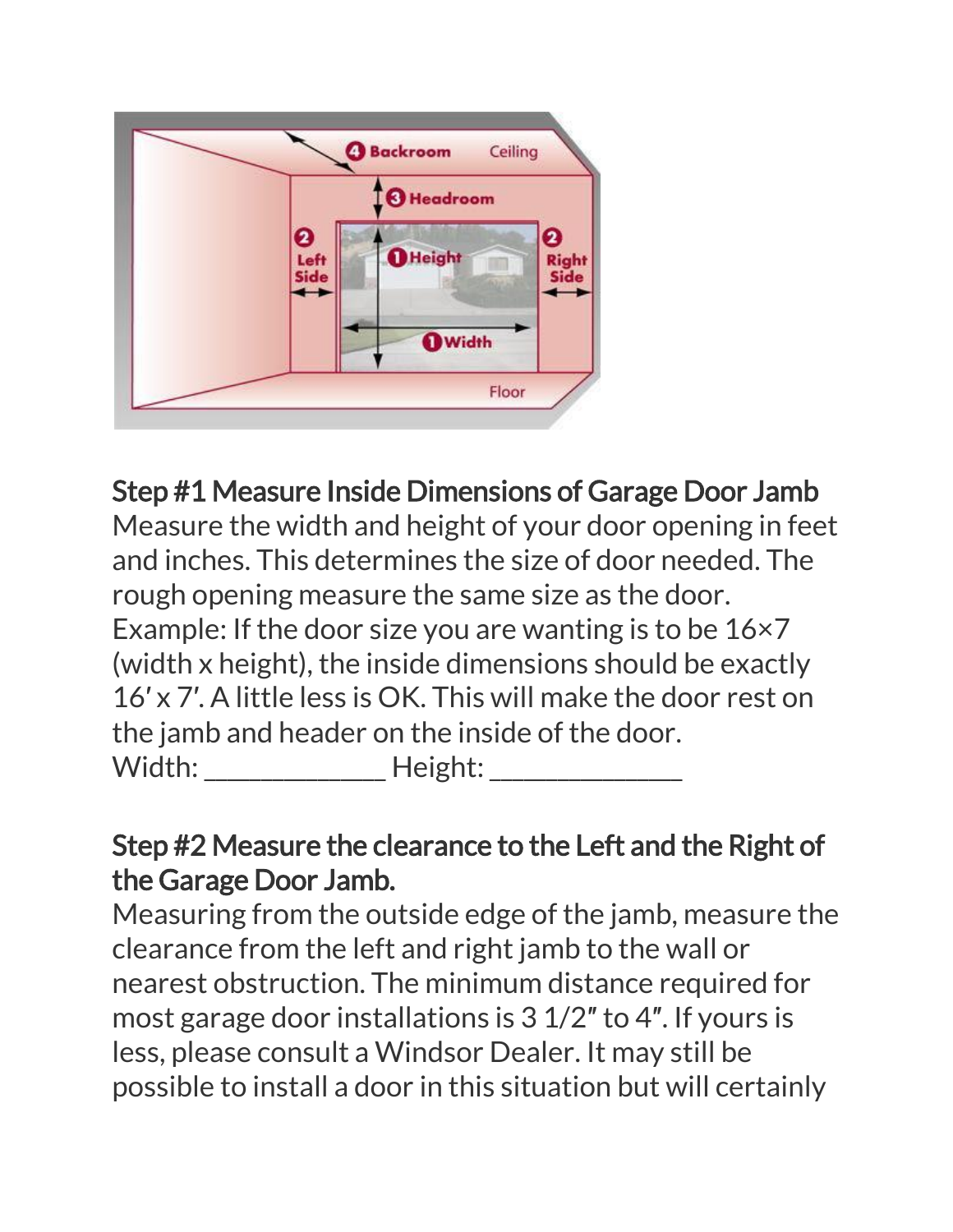need to be checked before an installer is sent out. Left Sideroom: \_\_\_\_\_\_\_\_\_\_\_\_\_\_\_\_\_\_\_\_\_\_\_\_\_\_\_\_\_\_\_\_\_\_\_\_\_

Right Sideroom: \_\_\_\_\_\_\_\_\_\_\_\_\_\_\_\_\_\_\_\_\_\_\_\_\_\_\_\_\_\_\_\_\_\_\_\_

Step #3 Measure the headroom above the door header Measure the headroom area. This is the distance between the top of the finished door opening ("jamb header") and the ceiling or underside of joists. Extension Spring Doors require 10-1/2″ of headroom above opening. Torsion Springs require 13″ of headroom above the opening. An Electric Door Opener will require an additional 3″ of headroom. If your headroom is less than shown, a low headroom kit is available for headrooms of 4-1/2″ to 10- 1/2″. Wood garage doors and some other models will require up to 18″ headroom. If you have restricted headroom, special hardware is available. Always consult a Garage Door Services salesperson if you are the least bit unsure.

NOTE: If door height extends above the opening, the headroom measurement should be adjusted accordingly. Existing Headroom: \_\_\_\_\_\_\_\_\_\_\_\_\_\_\_\_\_\_\_\_\_\_\_\_\_\_\_\_\_

Headroom Needed: \_\_\_\_\_\_\_\_\_\_\_\_\_\_\_\_\_\_\_\_\_\_\_\_\_\_\_\_\_\_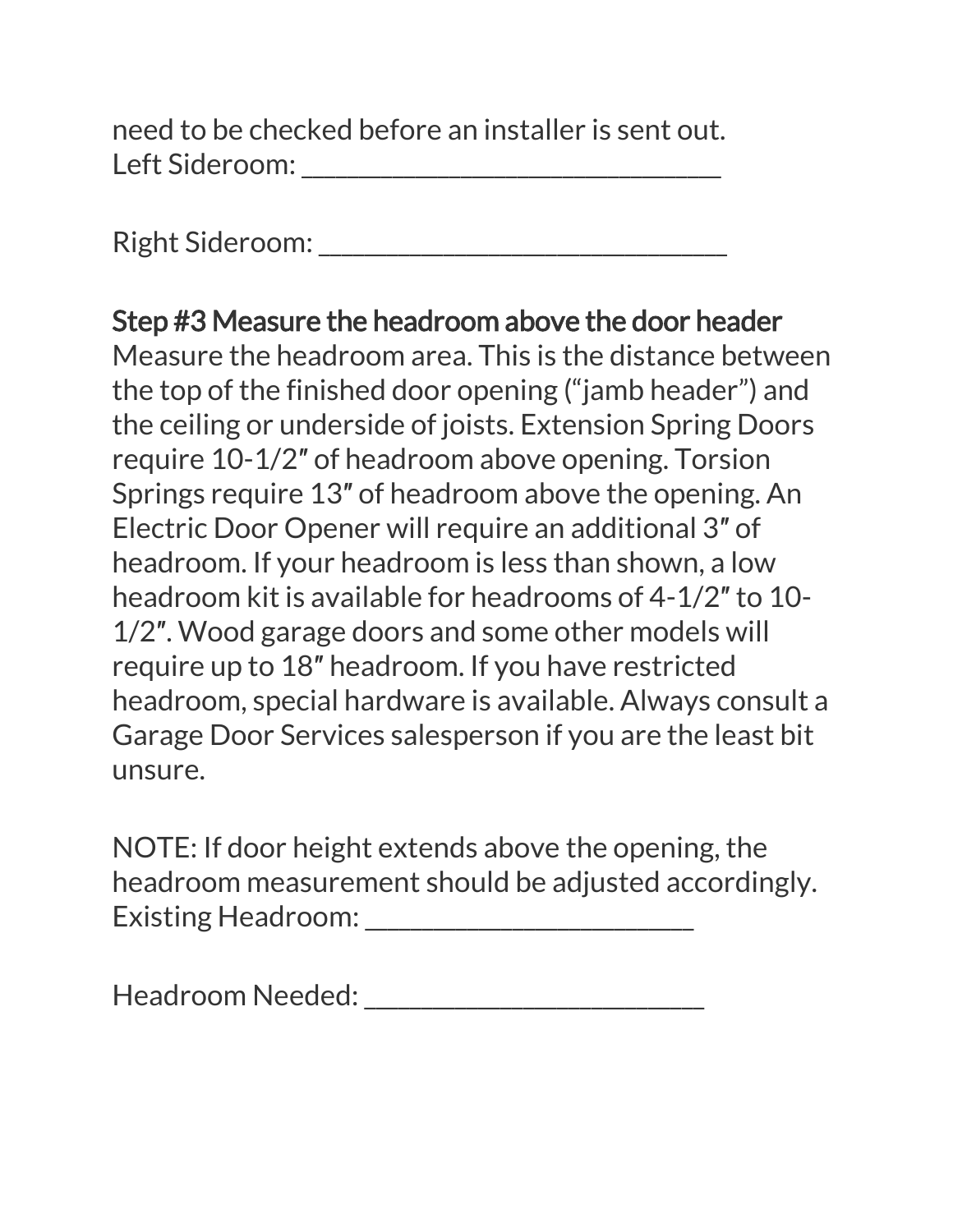## Step #4 Measure the backroom necessary for the tracks and an open door

Measure the backroom, or depth area. This is the distance from the garage door wall opening to the back or rear wall of the garage, or to the point where the hardware or the automatic opener will extend. In most cases, you can add 18" to the door height as a backroom requirement. Additional back room may be required for some installations.

## Step #5 Other Considerations

A good clean garage door install will require a clean and level surface for the garage door to sit on. A level concrete foundation is always a plus. If you are not installing your door on a concrete foundation the appearance and operation of your garage door may be affected.

Concrete lips and slopes: In many homes, you may have a concrete poured into your concrete foundation. This concrete lip is often necessary to keep rain out of your garage or to help it run away from the garage. Your garage door typically is installed down into this concrete lip. This concrete lip must be large enough to accommodate the thickness of the door and the track. Most doors require a minimum of 3 1/2″. Wood garage doors or other special cases may require up to 5 1/2″ or more. Please consult your salesperson before making a final decision on your garage door.